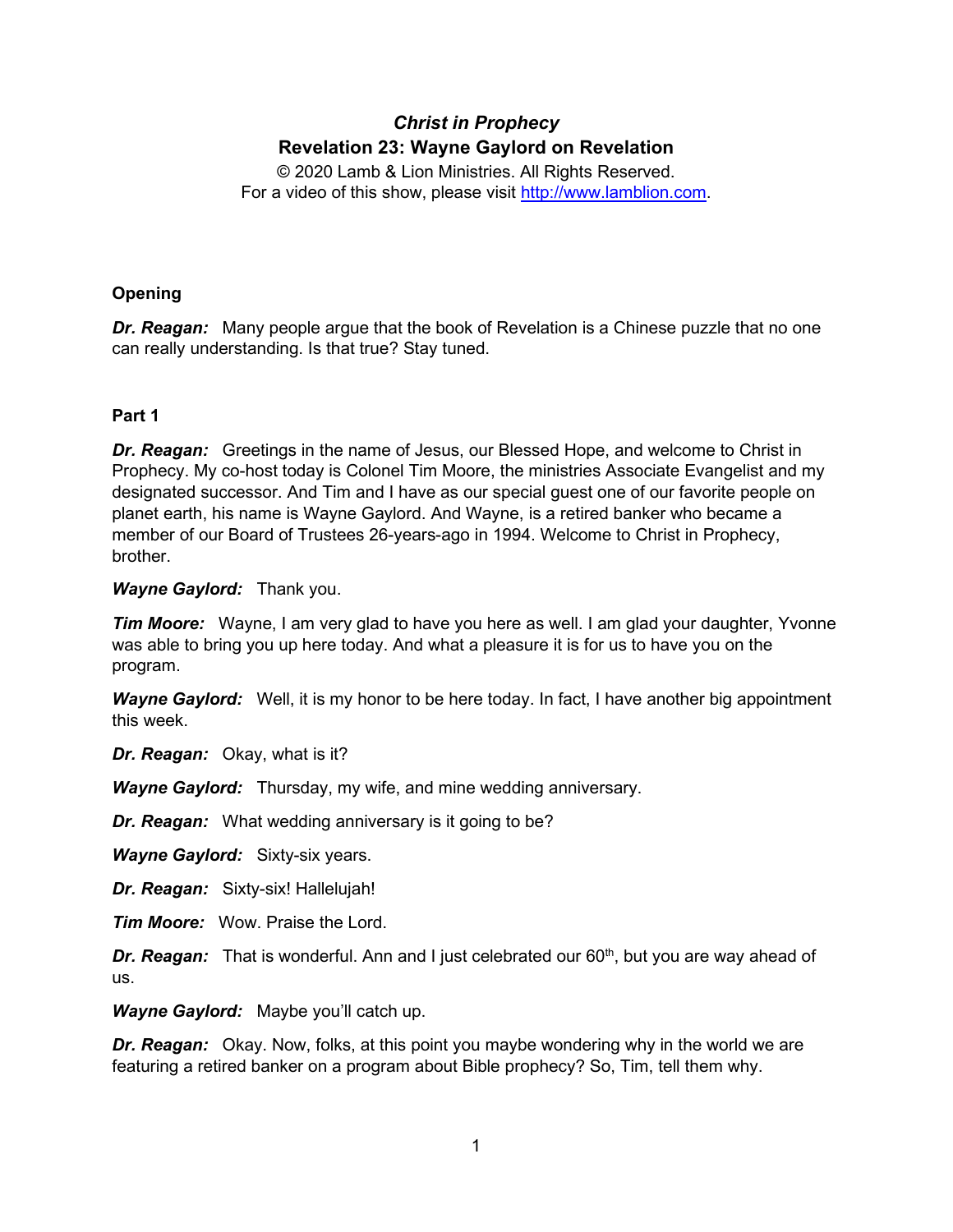*Tim Moore:* Well, obviously you mentioned that Wayne is a retired banker. And as I observed earlier he quit that job just because he couldn't have any interest in it.

*Dr. Reagan:* That is awful, Tim.

**Tim Moore:** I know that was really, really bad. No interest in that role. But Wayne has had a lifelong interest in Bible prophecy.

*Dr. Reagan:* That's right.

*Tim Moore:* And he's not only been a student of the Bible, he has been a Sunday school teacher, involved in a number of ministries at and through his church, and elsewhere, including right here at Lamb & Lion Ministries. So, based on his long interest in Bible prophecy, and the Lord's return, he wrote this fantastic book. And so, we are here today to talk to him about. It.

**Dr. Reagan:** And let's show them book. I mean that is really something. I mean I could get a hernia lifting that.

*Wayne Gaylord:* It takes two hands there.

*Tim Moore:* 550-pages.

*Dr. Reagan:* Yeah, it is a two hand book, called, "Finally Home" subtitled, "A Verse-By-Verse Journey Through the Book of Revelation."

*Wayne Gaylord:* That's right.

*Dr. Reagan:* Well, right at the very beginning you tell about how you got interested in Bible prophecy. You said that when you were a child at 16 that you a read a book that got you interested, by one of the famous American preachers. Dr. Ironside, wasn't it?

**Wayne Gaylord:** That's right. I was involved with a youth group called Young Life at the time. And the Young Life leader gave me my first Christian book. And it was a commentary on the book of Revelation by Dr. Harry Ironside, the long time pastor of Moody Memorial Church in Chicago.

*Dr. Reagan:* Yes, a wonderful, wonderful teacher.

*Wayne Gaylord:* And I read it with interest. But I really didn't get into until years later when I was driving back and forth to work, and I had the radio on every day. And I came across a program called "Christ in Prophecy."

*Dr. Reagan:* That was about 1987, wasn't it?

*Wayne Gaylord:* Yes, and that really tweaked my interest. And the more I listened to it, the more it made sense.

*Dr. Reagan:* And you called me one day and said, "Let's have breakfast."

Wayne Gaylord: I sure did. And graciously you said, "Yes." And, boy, that opened the door to a path of prophecy, and I've never been the same.

*Dr. Reagan:* So, is that how you came to be interested then in the book of Revelation?

*Wayne Gaylord:* Exactly.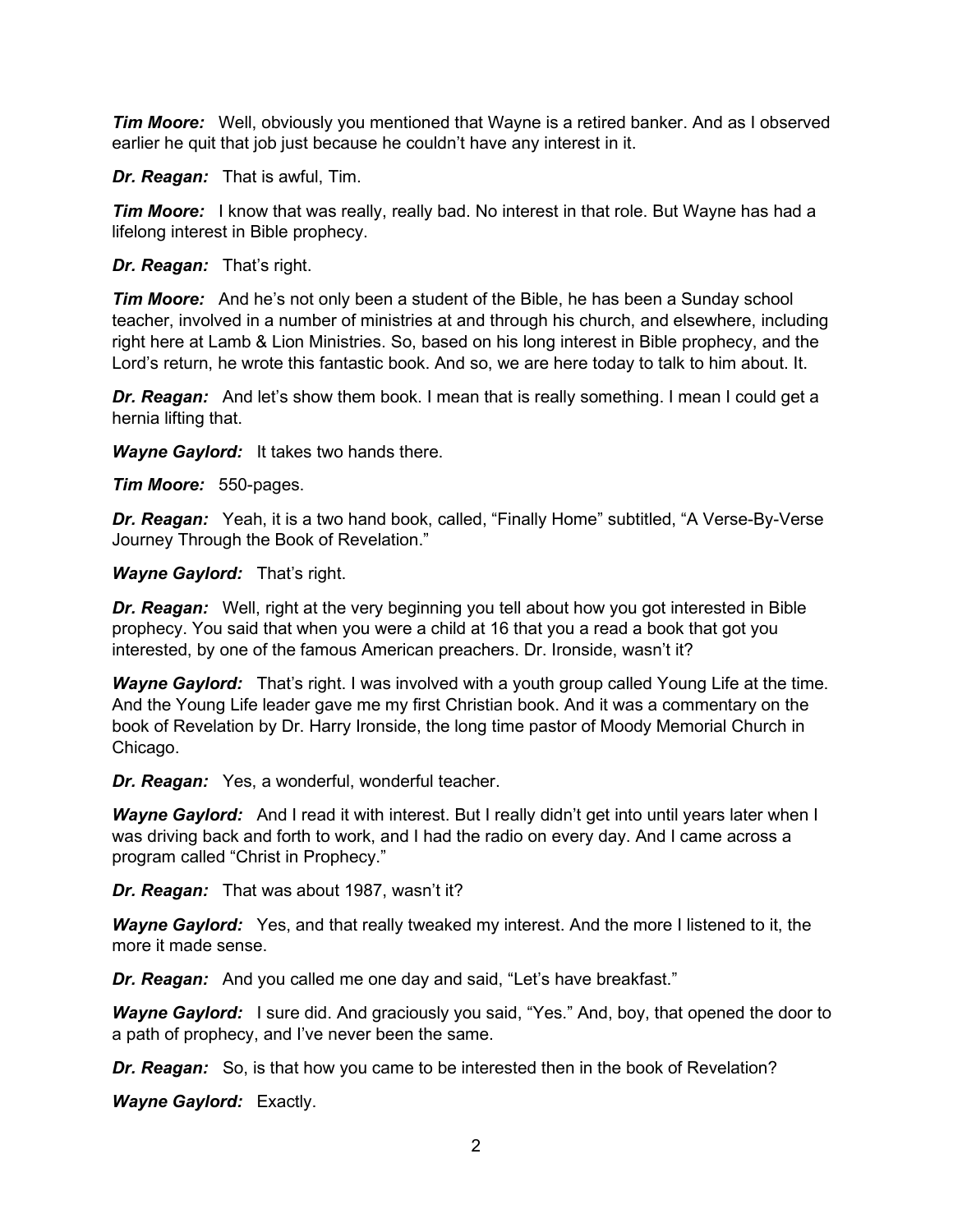*Dr. Reagan:* Well, you know, people always say the book of Revelation is like a Chinese puzzle that nobody can understand. How do you respond to that?

*Wayne Gaylord:* Well, it seems that Jesus came and spoke to the common people, made it simple, His message. He didn't go to the religious elites. And so, with that in mind, and the Holy Spirit wrote the book by inspiration in simple terms. And so, that's why I think that it was very, very appropriate at the time.

*Dr. Reagan:* So, you are saying a person does not have to have a seminary degree to understand the book of Revelation.

*Wayne Gaylord:* That's correct.

*Tim Moore:* I think it's fascinating, Wayne, that you were introduced to the book of Revelation as one of the first Bible studies, if you will, that you were given even as a young man. We hear all the time that it takes either an advance degree or a lot of years before you'd be prepared to even open the book of Revelation. But as a believer we are promised that we get a blessing just by reading it. And although, you were introduced early, and it took a while for it to resonate in you spirit, it was something that you returned to. And again, because you had been introduced at such an early age.

*Dr. Reagan:* What was your motivation for writing a book about the book of Revelation?

*Wayne Gaylord:* Well, there just seemed to be so much confusion about it. And a lot of people just wrote it off, as having nonsense. And I wanted to show, it is for our time, if there ever was a time for it, it's now, the things going on. And I tried to make it simple enough that the common people could understand it. They don't have to have--

*Dr. Reagan:* You certainly did that. And didn't you do a series of teachings on the book of Revelation before you wrote this book?

*Wayne Gaylord:* Yes, I did. That was in a believer's class at First Baptist Forney.

*Dr. Reagan:* That is Forney, Texas.

*Wayne Gaylord:* Forney, Texas.

*Dr. Reagan:* A suburb of Dallas.

*Wayne Gaylord:* Our pastor always says, "Forney, where is that Texas?" And it took us 3 ½ years to go through the book.

*Dr. Reagan:* I think it took you longer than that to write the book didn't it?

*Wayne Gaylord:* It did. It took five years to write it.

*Tim Moore:* You must have taken some of the lessons you shared in the class and incorporated them into this book I would imagine.

*Wayne Gaylord:* Yes. I added a few funny stories in here to make it longer.

*Dr. Reagan:* Oh, yeah, a whole bunch of funny stories. Wayne, you are known as a humorist to me, and this book is full of funny stories.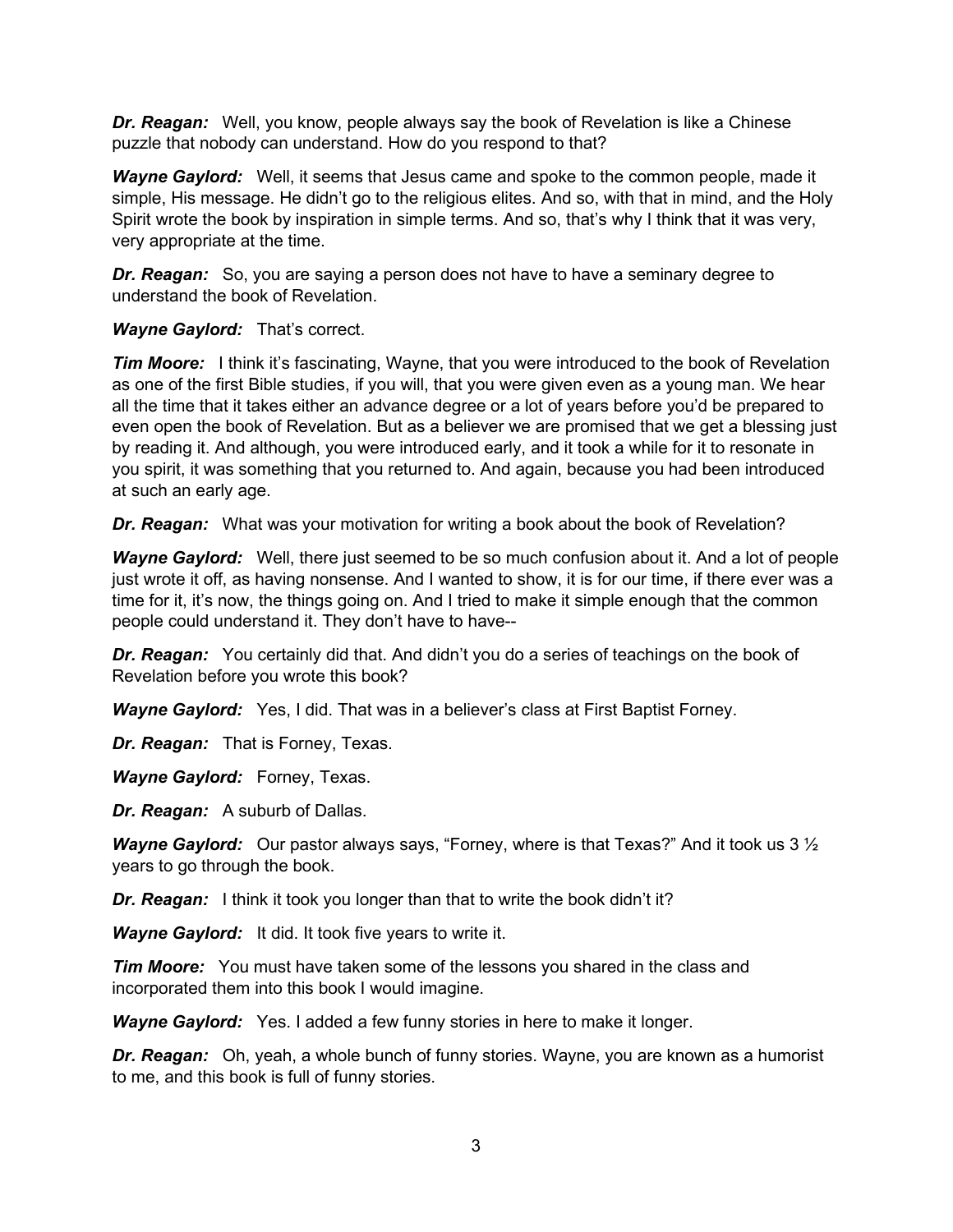*Tim Moore:* Yeah, my bad joke about you losing interest in your job as a banker, was actually a throw out to your reputation for telling a lot of jokes. Some of them good, and others more like the one I told today. But nevertheless you make a very--

*Wayne Gaylord:* I had the privilege of roasting, Tim, earlier in the year.

*Tim Moore:* Yeah, you had the privilege. I didn't have the privilege I was the roastee. But one of the things that I found fascinating even about the way you incorporate humor and other things, is that you do make your book about Revelation so relevant to today. So, a lot of people think, Revelation is esoteric, and doesn't have any practical relevance. What is your answer to that?

Wayne Gaylord: I think it is very relevant today with all the stuff that is going on. And it reads just like you are picking up the newspaper.

*Dr. Reagan:* And it gives people hope.

*Wayne Gaylord:* It certainly does.

*Dr. Reagan:* At least those who are believers.

*Wayne Gaylord:* It does.

*Dr. Reagan:* You know people always say to me, "That I don't want to read the book of Revelation because it is just gloom and doom." Well, my point about that is it is gloom and doom for those who do not receive Jesus as their Lord and Savior, and who stubbornly refuse. But for those who have received it is only good news.

*Tim Moore:* Exactly.

*Wayne Gaylord:* Yes, the book of Revelation has good news, and bad news. And the bad news of course is those that have to experience the things that come about in the book of Revelation. And the good news shows you how to escape all of that trauma that goes on there.

*Dr. Reagan:* And what do you mean by escape?

*Wayne Gaylord:* By following, and we'll get into that in a little bit, but following what Revelation says, you can miss the wrath that is to come.

*Dr. Reagan:* How do you miss it? I mean what are you talking about here?

*Wayne Gaylord:* Well.

*Dr. Reagan:* Are you talking about the Rapture?

*Wayne Gaylord:* That is part of it. The Rapture, and if people are not familiar with that that is the sudden snatching away, and meeting Christ in the air, and forever it says we will be with Christ. And those who have not accepted Him will be left behind on planet earth to experience seven of the most awful years that mankind has ever.

*Dr. Reagan:* So, you are saying that the Rapture is most likely to occur then before the Tribulation begins?

*Wayne Gaylord:* Absolutely.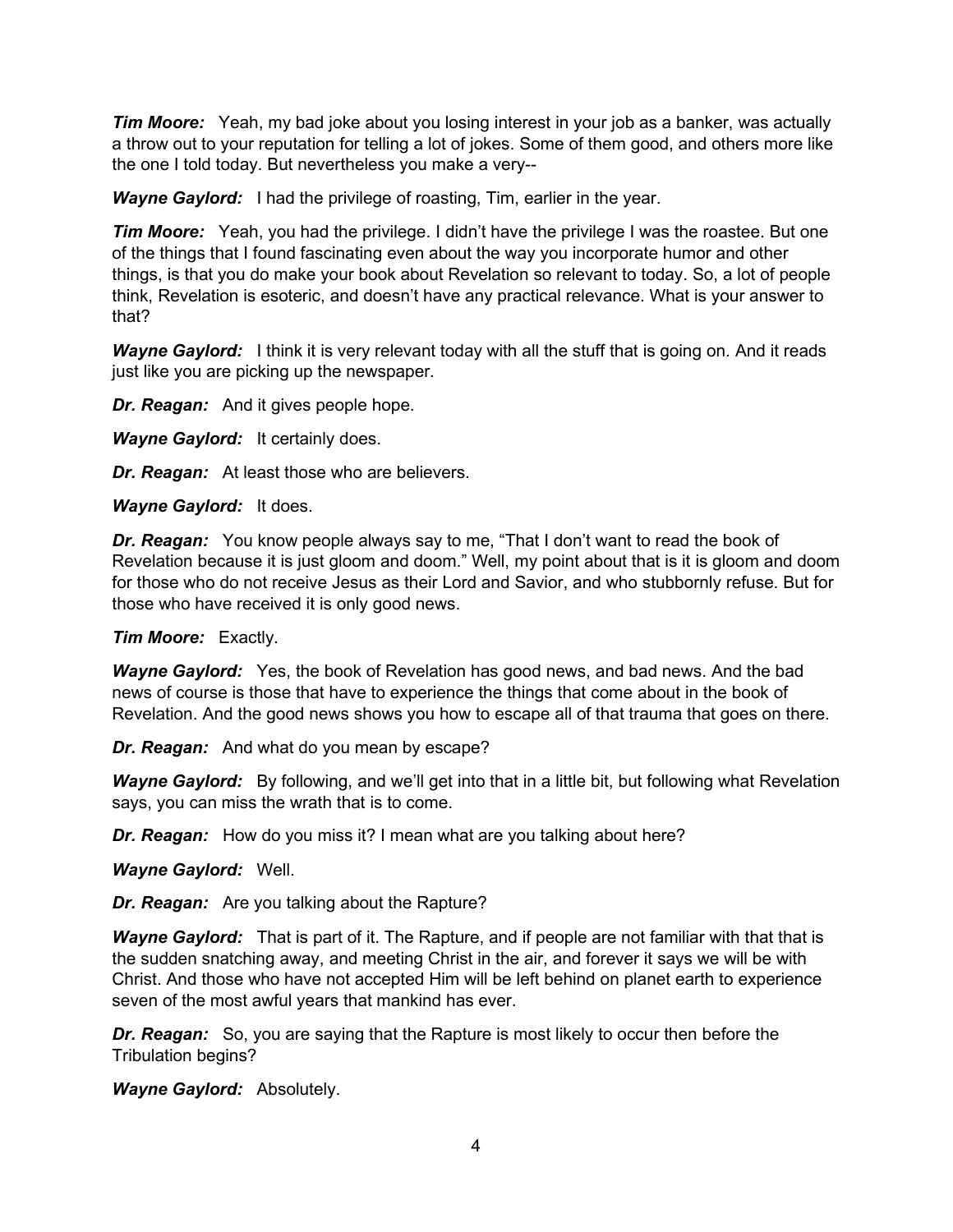#### *Dr. Reagan:* Well, excuse me.

*Tim Moore:* Absolutely. I love this quote that you use in your book, Wayne, because so many people will criticize, "Well, Revelation can't be understood." And you actually address that in a quote here on page 4, early in the book, by a man whose seminar you attended, and he said, "Revelation was written to believers. So, if non-believers do not understand it, that is what they get for reading other people's mail." In other words, this is a message for believers. Theses were letters dictated by Jesus Christ to the churches of the day and age when John was living. But really it is an entire book containing good news, and hopeful forecast of what is to come in the world for those of us who already believe in Jesus Christ.

*Dr. Reagan:* You know, Wayne, in addition to all of the wonderful insights that come from you personally, you have done a lot of research for this book. Last night I was reading it and I counted 17 sources for one particular point that you were trying to make. You quote David Jeremiah, Jim Richards, DeHaan, Ironside, John Hagee, Charles Dyer, Daymond Duck, Adrian Rogers, Mordecai Ham who converted Billy Graham, W.A. Criswell, Theodore Epp, Gaebelein, Henry Morris, Jimmy Draper, Clarence Larkin, John Walvoord, and even Dave Reagan.

*Tim Moore:* Yeah, this guy named, Dave Reagan you quote there.

*Wayne Gaylord:* I wanted to make sure I was on the right team.

*Dr. Reagan:* I mean these are the Who's Who of Bible Prophecy. It is just unbelievable. I can imagine you having a stack of books that high and you are trying to make a point, and you are going through every one of them before you make your point.

*Tim Moore:* I actually know that he does have a stack of books that high.

*Wayne Gaylord:* And I cleared it with my wife.

*Dr. Reagan:* Oh, that is very important. That reminds me of the time I wrote a book for children about Bible prophecy. And I gave the first draft to my wife. I was so proud of that, it took me, that was so difficult, I mean this is for pre-school kids, and I was simplifying it. And she came back and said, "Well, honey, that is a pretty good first draft. But buddy you've got a long way to go."

# *Tim Moore:* Oh, no.

*Dr. Reagan:* Isn't writing a book kind of like giving birth to a baby? Did you think you'd ever get to the point where you would send it to the publishers?

*Wayne Gaylord:* I had my doubts. And we had some new neighbors move in not too long ago, and since they had a young little-bitty-girl, we took her your book, "Jesus is Coming."

*Dr. Reagan:* Oh, my children's book.

# *Wayne Gaylord:* Yes.

*Tim Moore:* Now, Wayne I've got to ask just about the mechanics of the writing. Did you write longhand, or did you type out, or did someone transcribe your notes? How did you make that happen?

*Wayne Gaylord:* Well, I typed it on WordPerfect on the computer.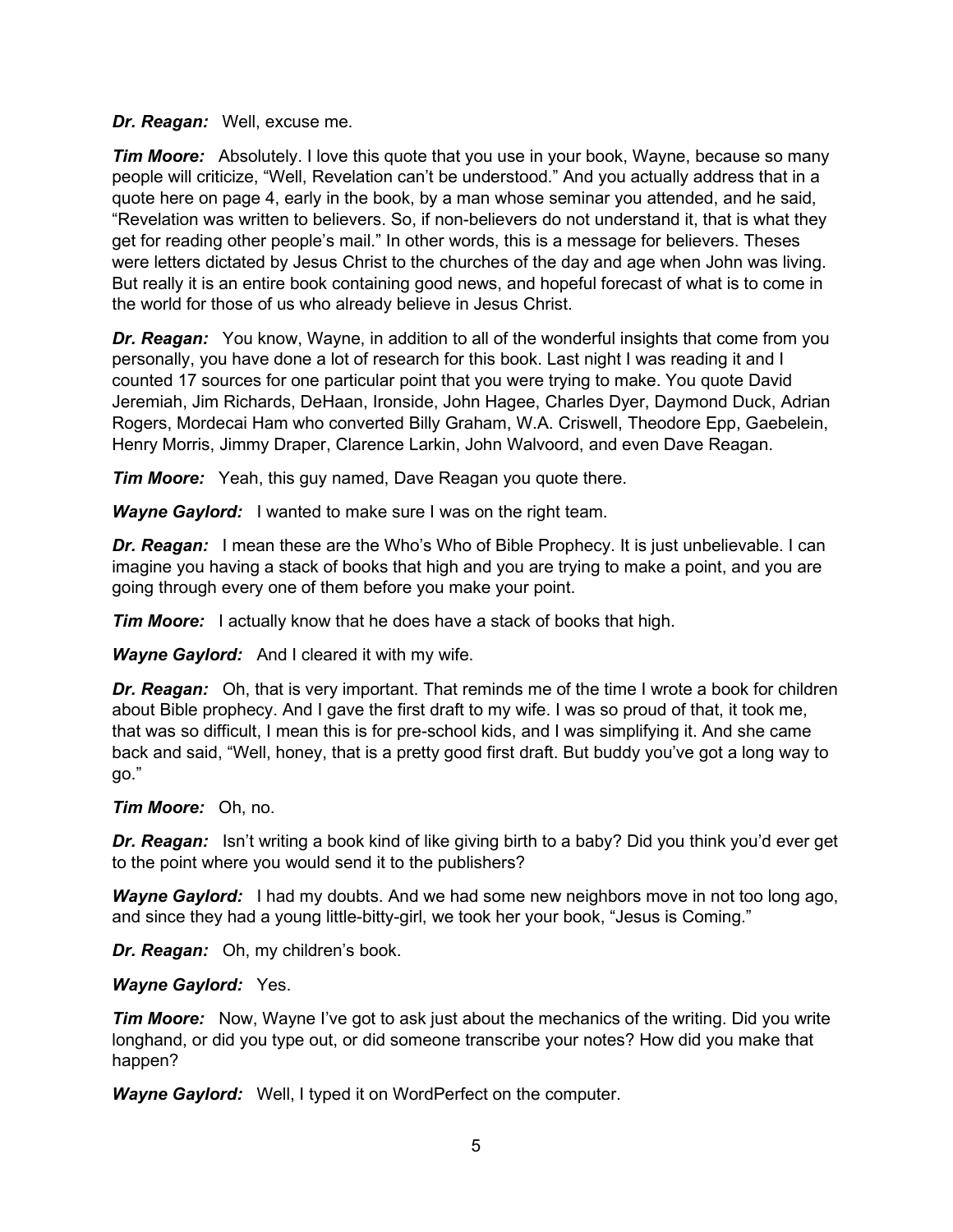#### *Tim Moore:* Very good. Alright.

*Dr. Reagan:* How about that. Well, folks, we are going to pause here for a minute, and when we come back we are going to start hitting him with some questions about the book of Revelation. For example, we are going to ask him: What about Preterism? Some of you may never of heard about that, but we are going to ask him what it is, and how he feels about it. And we are going to ask him about the most popular viewpoint in Christendom today. Many people think it is the pre-millennial view because there are so many books that have been written that have been best-sellers. But it's not. By far, the overwhelming majority of Christians in the world today attend churches that teach what is called Amillennialism, and we are going to talk about that. So, just for a moment we will take a break and we will be right back.

# **Part 2**

*Tim Moore:* Welcome back to Christ in Prophecy and our discussion of the book of Revelation with John Wayne Gaylord, who has written this book about Revelation. Wayne let's pick up where we left off. And Dave mentioned that we were going to talk about Preterism; the belief that Revelation is not prophecy, but it is actually recorded history. Because these folks think that all of the predictions put forward in the Revelation actually occurred in AD 70. So, what is your response to that viewpoint?

*Wayne Gaylord:* Well, I would say that they believe that 95% of prophecy was fulfilled in the First Century. That is kind of a strange belief to try to defend. Especially due to the fact that there were about, well one place in Revelation says there are 200 million soldiers. And there wasn't even 200 million men that could serve in the army at that time.

*Tim Moore:* No.

*Wayne Gaylord:* I don't know how they.

*Dr. Reagan:* Well, basically what you are saying is, show me where it was fulfilled. Because the only way they can argue that is that they argue, they spiritualize all of it.

*Wayne Gaylord:* That's exactly right, they spiritualize it.

*Tim Moore:* They also would claim that the book was written prior to AD 70. And we know historically that Revelation was written in the later part of the century, probably close to AD 95. And when Rome overthrew Jerusalem and destroyed the Temple in AD 70 that was years prior to the recording of Revelation.

*Wayne Gaylord:* And also, they teach that these 200 million soldiers, resulting in the death of about one-third of the world's population.

*Dr. Reagan:* That's what the book of Revelation says.

*Tim Moore:* Yes.

*Dr. Reagan:* Where did that happen?

*Wayne Gaylord:* Where did that happen? Because the worst pandemic, you might say, that we've had was in the 1300's when the bubonic plague wiped out 25 million people throughout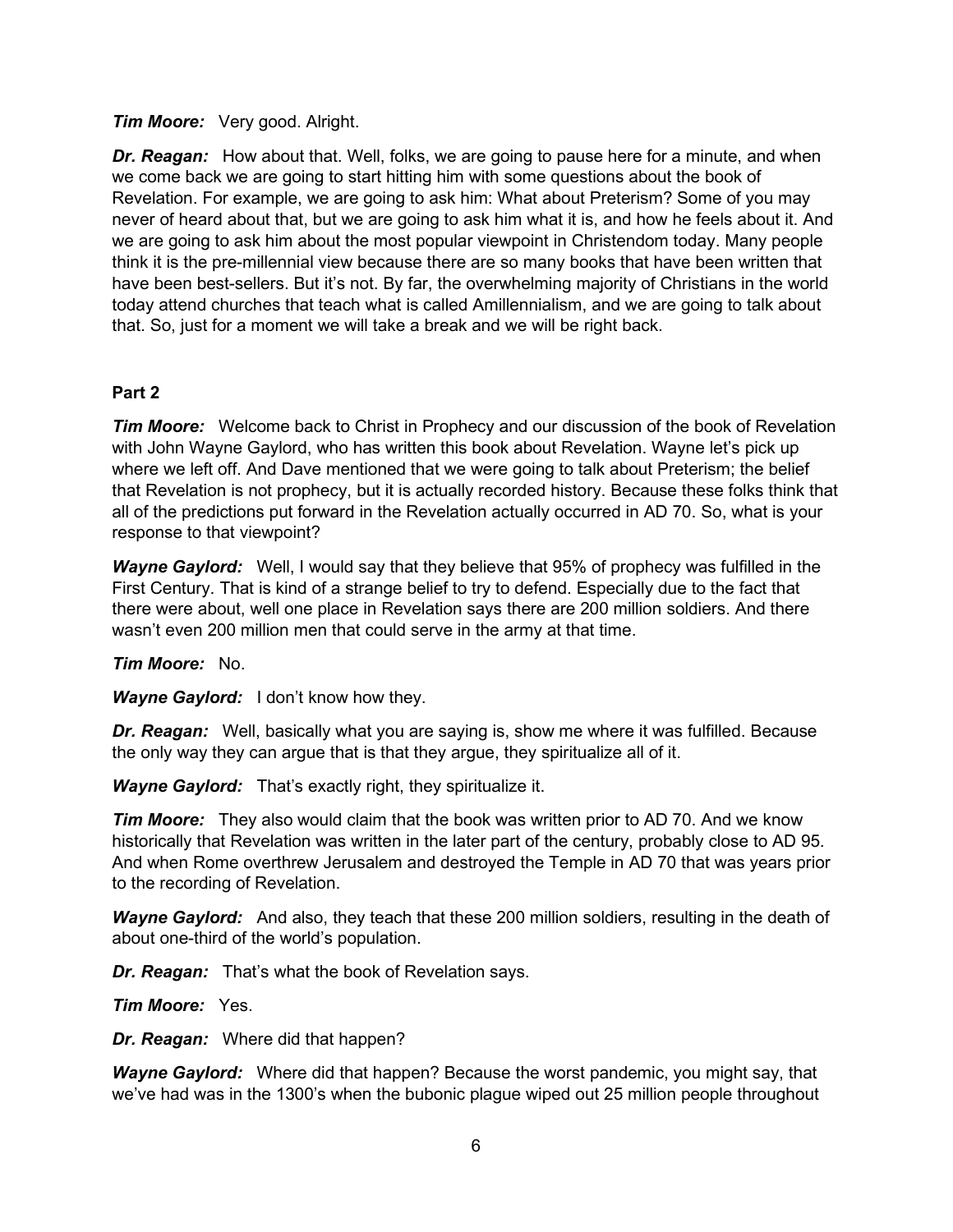Europe. But that 25 million was not near one-third of the population which was about 400 million at that time.

*Tim Moore:* Sure.

*Wayne Gaylord:* This is yet to come.

*Tim Moore:* The numbers don't add up.

*Dr. Reagan:* Well, let's move to the most widespread viewpoint about the end times, and that is taught by the Catholic Church and nearly all Protestant Churches, Amillennialism, that we are living in the Millennium right now. It began at the cross and it will end when Jesus returns. What do you think about that?

*Wayne Gaylord:* The Bible is pretty clear of the purpose of the Millennium. First of all, it was to show how mankind should live on the earth following God's rules before the curse came in. And people were living at a long age, they were getting along, there was no wars. And the Millennium itself means a 1,000 years of peace. Well, this planet hasn't had even a 100 years of peace without war.

*Tim Moore:* No. We've had Hundred Years' War as a matter of fact at one point, but not even that stretch of peace.

*Wayne Gaylord:* That's right.

**Dr. Reagan:** But people say that the 1,000 years doesn't mean a 1,000 years, that it is just symbolic for a long period of time.

*Wayne Gaylord:* Yeah, well, you can make it say anything you want to.

*Dr. Reagan:* There you go.

*Wayne Gaylord:* But you know, Dave, has a favorite saying, "When the plain sense makes sense, don't look for any other sense, or you wind up with nonsense."

*Tim Moore:* Exactly right.

*Wayne Gaylord:* When you start spiritualizing, and not using a literal interpretation whenever you can, then you are in trouble.

*Tim Moore:* You made a great point in your book that all of the references in Revelation, over 400 of them, almost all of those verses, I should say, are alluded back to some passage in the Old Testament, and all of the symbols. And all of the other prophetic visions have an illusion back from the Old Testament. So, to be able to understand Revelation you need to be a student of all of God's Word, because really John wove in all those other visions and prophecies into that final book containing what the Lord declares will happen in the end times. And so, it is not just make believe, and it is not something that we just build out of our own fancy, it is interpreted by scripture itself.

*Wayne Gaylord:* It certainly helps to have a working knowledge of the entire scriptures.

*Tim Moore:* Yes, sir.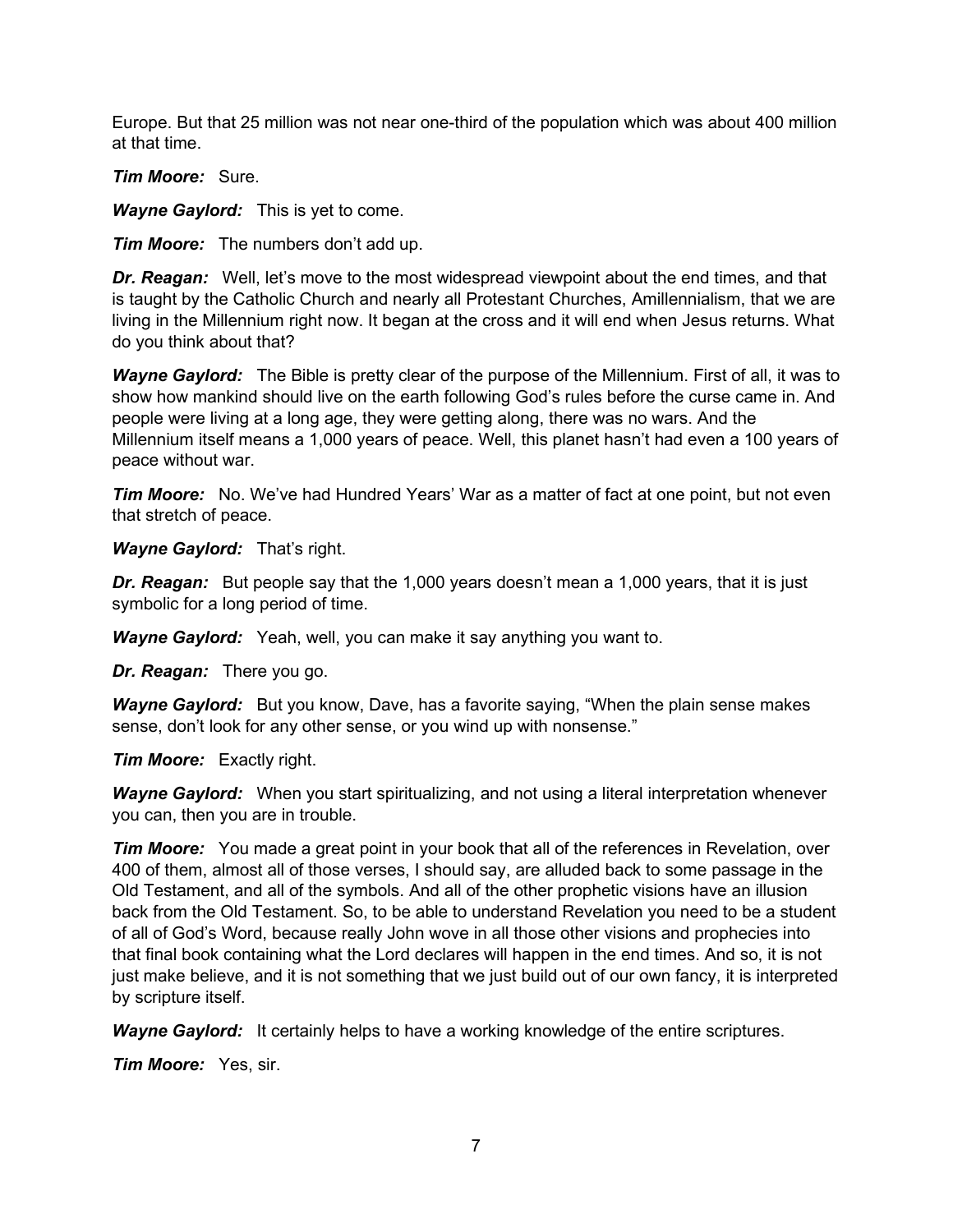*Dr. Reagan:* Yes, that is one of the keys to understanding Revelation without a doubt, you've got to know Old Testament prophecy. Daniel and Revelation fit together like a hand in a glove. The other one is the one that you emphasized and that is plain sense interpretation, just take it. You know Henry Morris, the founder of the Institute for Creation Research, he wrote a book about Revelation, he said, "You know people tell me you can't understanding the book of Revelation it is just a puzzle." He said, "Let me tell you something you can understand it, if you will take if for what it says. It is not hard to understand, it is hard to believe. But if you will believe it you will understand it."

# *Wayne Gaylord:* Exactly right.

*Tim Moore:* You know, one other thing that we observed talking about your book, Wayne, is that most Christians seem to think we are going to live eternally in this ethereal realm called Heaven. That when we leave this planet earth, this existence, we just float around on a cloud. But you counter that in your book. Where are we going to spend all of eternity with Jesus Christ?

*Wayne Gaylord:* Well, it doesn't make a lot of difference as long we are with Jesus Christ.

*Tim Moore:* I would agree with that.

*Wayne Gaylord:* But we are going to spend eternity in a place called the New Jerusalem, which is suspended above a renovated earth, cleansed of all of its sin, and so forth. And the fact that the Bible tells us something that we can look forward to in Heaven, gives us kind of a physical sense of what Heaven is like.

*Dr. Reagan:* Heaven, it is physical.

# *Tim Moore:* Yes.

*Dr. Reagan:* It is not metaphysical

*Wayne Gaylord:* It is going to have, it mentions a river, it mentions trees, and flowers. You know it wouldn't mention all that if God was not wanting to give us an idea of something that we can understand. So, it is a physical body.

*Tim Moore:* And there is even an understanding of time because there are different seasons which requires a passage of time, although it won't have any bearing if we live forever, but there will still be a marking of time.

*Dr. Reagan:* The greatest book ever written on Heaven was one by Randy Alcorn.

# *Wayne Gaylord:* Yes.

*Dr. Reagan:* And Randy says in that book, "If you want to know what Heaven is going to be like," he said, "go out on your back porch, and look at all of creation, and imagine it perfect. And that's it. We are going to be living on a perfect earth, a perfected earth, inside a New Jerusalem, with glorified bodies that are going to last forever." Boy, that is tangible.

# *Wayne Gaylord:* Amen.

*Dr. Reagan:* I'm not going to be floating around on a cloud and playing a harp.

*Tim Moore:* No.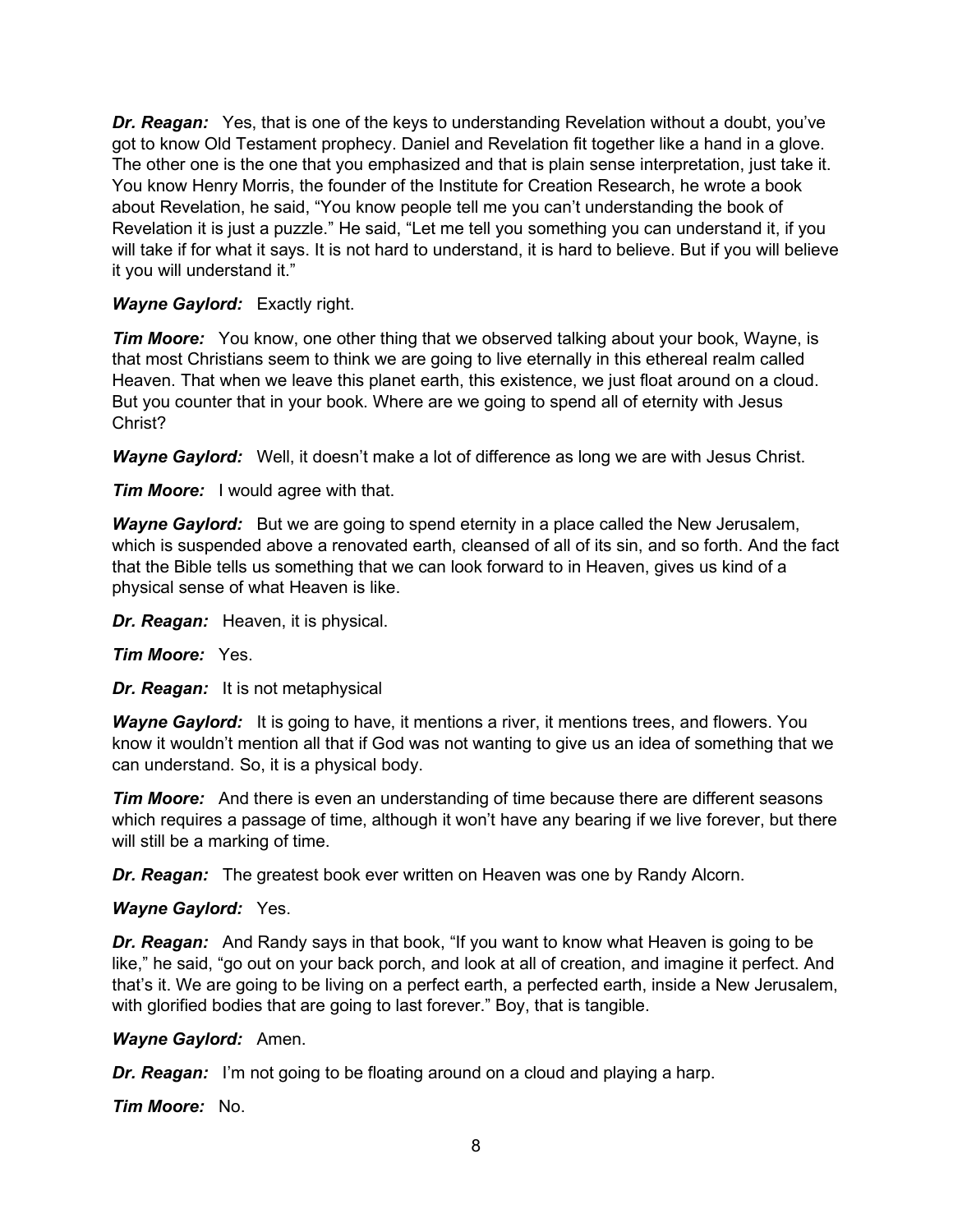*Dr. Reagan:* You know. I grew up in a church that didn't believe in instrumental music, and yet, the preacher would get up and say, "You are going to go to Heaven, you are going to be a disembodied spirit, floating around on a cloud playing a harp." It was okay to play a harp in Heaven, but I couldn't play one down here.

*Wayne Gaylord:* And scriptures says we are going to be like Christ. And when He came back from His resurrection with His resurrected body He ate with them.

*Dr. Reagan:* Oh, I like that. In our glorified bodies we are going to eat.

*Tim Moore:* We are going to eat.

**Dr. Reagan:** I have this fantasy that we won't have to worry about gaining any weight.

*Tim Moore:* Well, that would be a good fantasy. We are going to have tangible bodies because He said, "Touch my body, feel my wounds."

*Wayne Gaylord:* My pastor says that manna in Heaven is going to be deep dish pizza.

*Dr. Reagan:* Okay.

*Tim Moore:* To each his own there. Alright.

*Dr. Reagan:* Oh boy. So, where do we go from here, Tim?

*Tim Moore:* Well, a lot of folks that would claim today, even Christians, that we must be living in the Tribulation. Obviously, much chaos, and lawlessness is being manifest, even in our own country. Are we living in the Tribulation right now?

*Wayne Gaylord:* Well, I don't think so, because Jesus said it would be the worst time in the history of mankind, these seven years. My question is, it is very clear from both Jesus and the prophet Daniel that the Tribulation will last seven years. So, these people who say that we are in the Tribulation, when did it start? And when is it going to end? No one knows that. So, it doesn't make any sense.

*Dr. Reagan:* Well, we know when it is going to start. It says in Daniel 9 it is going to start when the Antichrist signs a treaty with Israel. And that hasn't happened.

*Tim Moore:* That hasn't happened.

*Wayne Gaylord:* That's right. But I am saying that those that say we are in the Tribulation now, when do they say it started?

*Dr. Reagan:* Yeah, absolutely, absolutely. Well, when they talk about being in the Millennium now, Arnold Fruchtenbaum, who is a Messianic Jew always says, "If we are living in the Millennium now, I must be living in the slum area."

*Tim Moore:* Yeah. Jesus is not reigning in Jerusalem already.

*Dr. Reagan:* Well, for one thing it says point blank that during the Millennium Satan is going to be bound so that he can no longer deceive the nations.

*Wayne Gaylord:* That's the purpose.

*Dr. Reagan:* Show me one nation on planet earth that isn't deceived today.